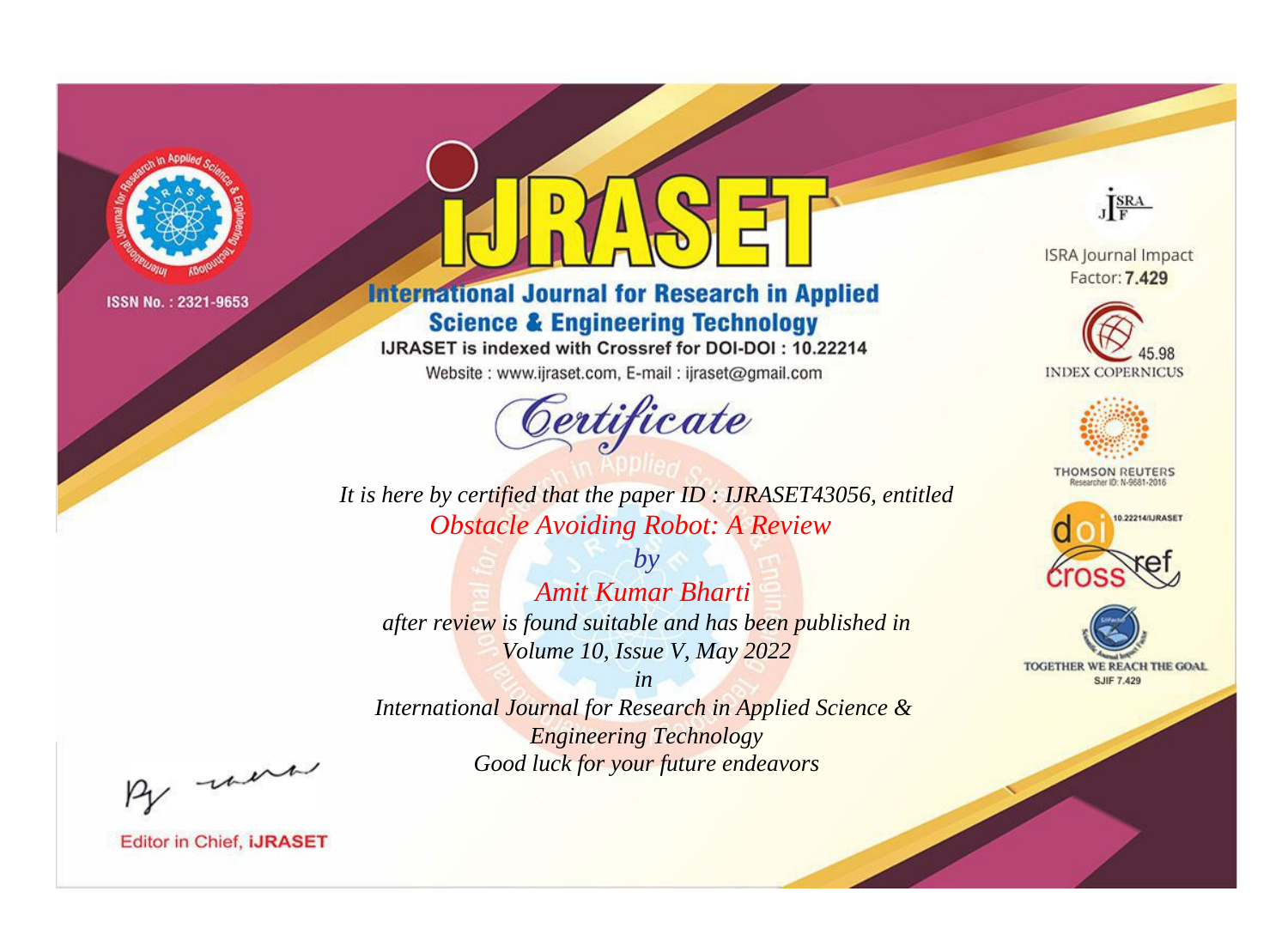

# **International Journal for Research in Applied Science & Engineering Technology**

IJRASET is indexed with Crossref for DOI-DOI: 10.22214

Website: www.ijraset.com, E-mail: ijraset@gmail.com



JERA

**ISRA Journal Impact** Factor: 7.429





**THOMSON REUTERS** 



TOGETHER WE REACH THE GOAL **SJIF 7.429** 

It is here by certified that the paper ID: IJRASET43056, entitled **Obstacle Avoiding Robot: A Review** 

 $b\nu$ **Arvind Kumar Bharati** after review is found suitable and has been published in Volume 10, Issue V, May 2022

 $in$ International Journal for Research in Applied Science & **Engineering Technology** Good luck for your future endeavors

By morn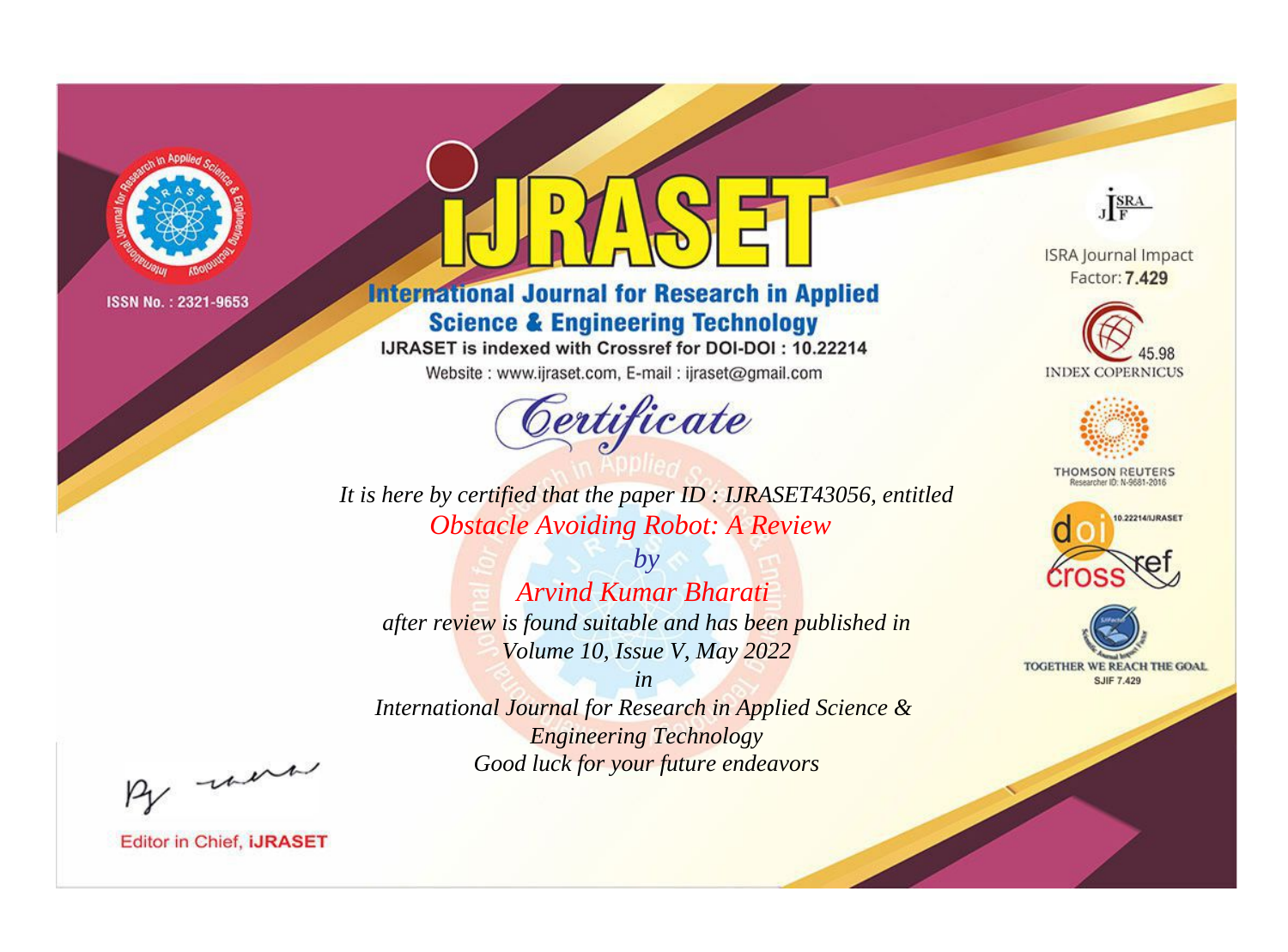

# **International Journal for Research in Applied Science & Engineering Technology**

IJRASET is indexed with Crossref for DOI-DOI: 10.22214

Website: www.ijraset.com, E-mail: ijraset@gmail.com



JERA

**ISRA Journal Impact** Factor: 7.429





**THOMSON REUTERS** 



TOGETHER WE REACH THE GOAL **SJIF 7.429** 

*It is here by certified that the paper ID : IJRASET43056, entitled Obstacle Avoiding Robot: A Review*

*by Asharaf Raza after review is found suitable and has been published in Volume 10, Issue V, May 2022*

*in* 

*International Journal for Research in Applied Science & Engineering Technology Good luck for your future endeavors*

By morn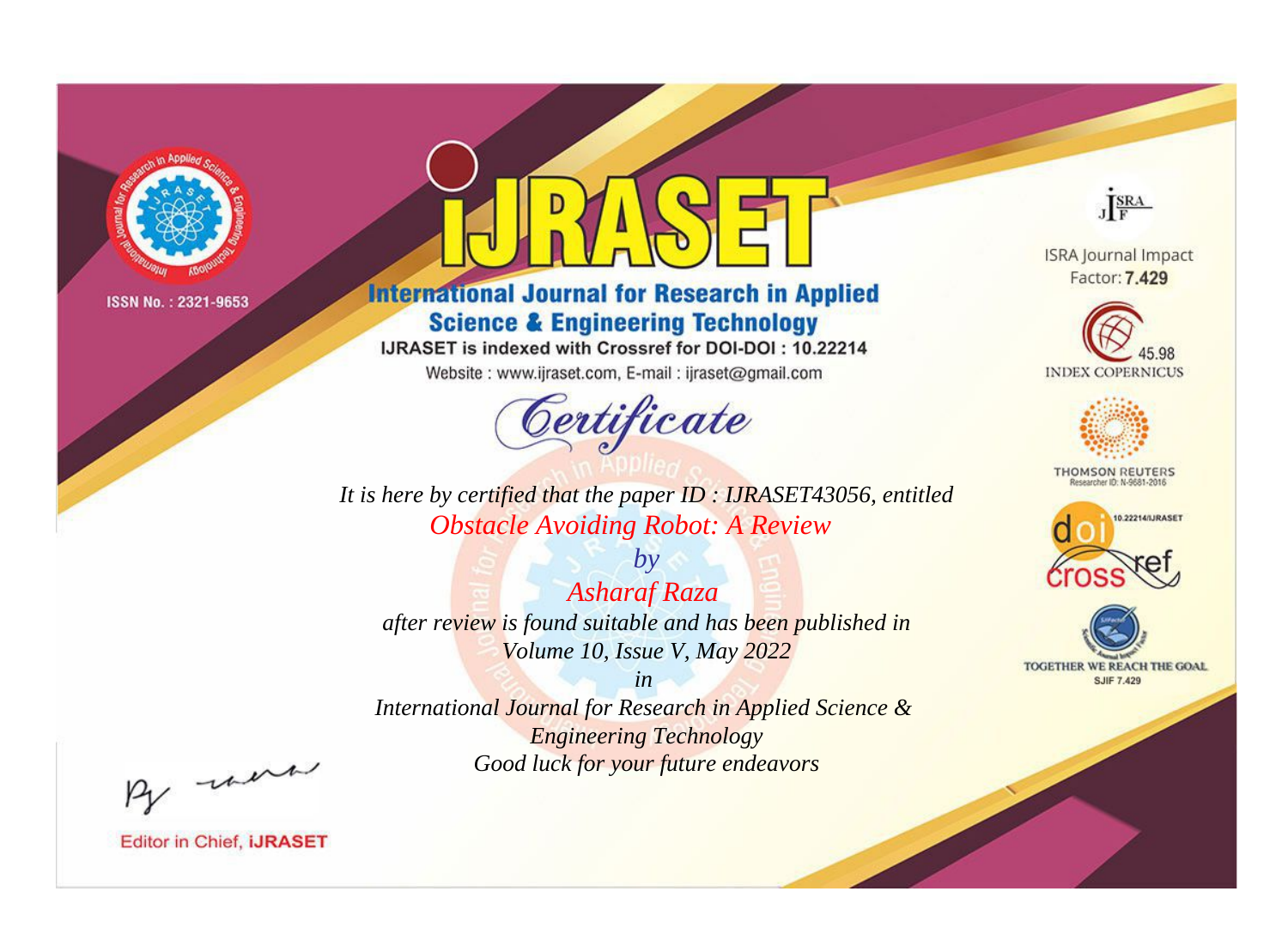

# **International Journal for Research in Applied Science & Engineering Technology**

IJRASET is indexed with Crossref for DOI-DOI: 10.22214

Website: www.ijraset.com, E-mail: ijraset@gmail.com



JERA

**ISRA Journal Impact** Factor: 7.429





**THOMSON REUTERS** 



TOGETHER WE REACH THE GOAL **SJIF 7.429** 

*It is here by certified that the paper ID : IJRASET43056, entitled Obstacle Avoiding Robot: A Review*

*by Ashwani Kumar after review is found suitable and has been published in Volume 10, Issue V, May 2022*

*in* 

*International Journal for Research in Applied Science & Engineering Technology Good luck for your future endeavors*

By morn